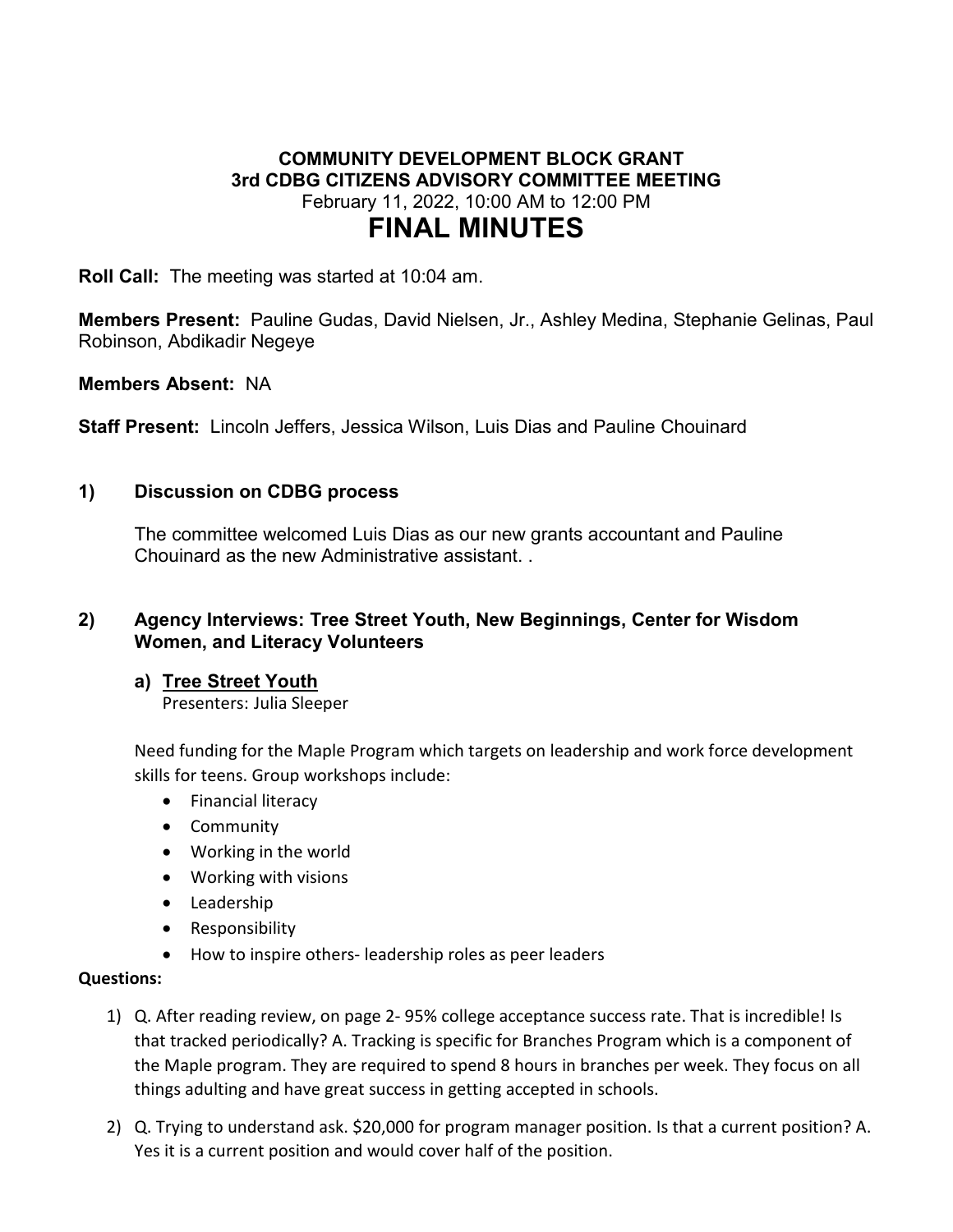3rd CDBG Citizens Advisory Committee Meeting Minutes for February 11, 2022 Page 2 of 5

- 3) Comment: Support and mentors are important. Keep up the good work!
- 4) Q. Are there weekend offerings? A. Usually M-F attached to an afterschool program. Maple leaders do come in on weekends and school vacations. Pandemic has shifted to online meetings.
- 5) Q.Is everyone up to date on reporting? A. Yes
	- **b) New Beginnings**

Presenters: Signe Lynch

Need funding for the education program who work with:

- Youth ages 14-22
- Runaway, homeless or at risk
- Residential, Transitional, Shelter
- Drop in center

Work with the individuals to offer assistance with educational and employment support. This year we helped 70 unduplicated youth and have growing demand. Can meet virtually and in person. Outcomes measuring program performance:

- Homeless youth that are enrolled in educational programming and are looking for additional support. Goal is to serve 90% of youth to meet these skills
- Youth that are disconnected from their education. Help with long term plans for finishing their education.
- Youth that are looking into higher education or job search. Support: Have a grant to go back to school, FASFA assistance, resume building, job search assistance.

This grant will help fund this program and allows this direct service for Lewiston residents and allows us to grow the program.

**Questions:** no questions at this time.

**Comment:** Thank you for the work done and keep up the good work! Pauline stated she remembers when they were located across from the Greene IGA and have been helping the community for 42 years.

# **c) Center for Wisdom's Women**

Presenters: Sue Kingsland Need funding for Sophia's House. Housing first residency program for women who have suffered with:

- Domestic violence
- Sex Trafficking
- Incarceration
- Addiction
- Low income, no income or 80% of median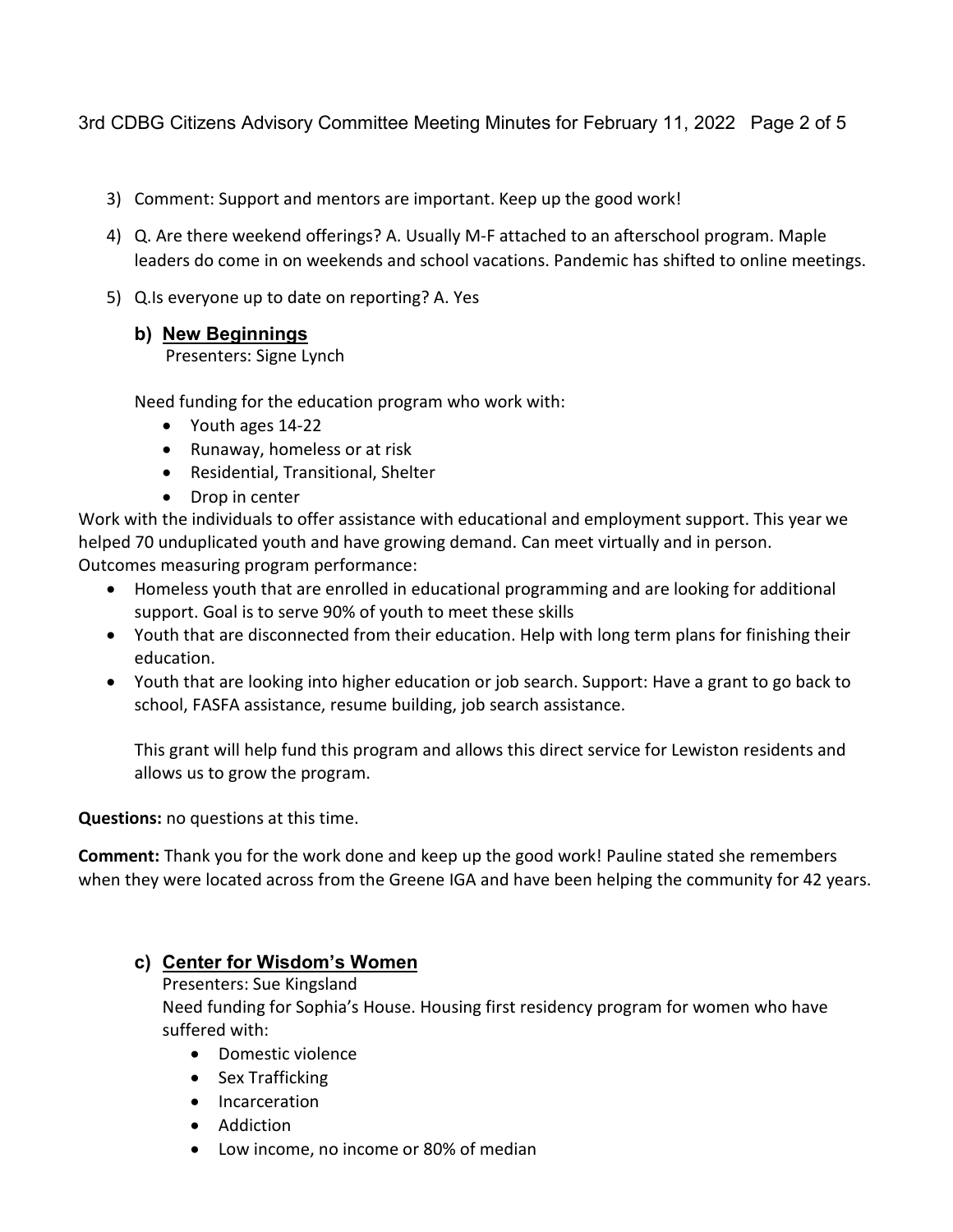3rd CDBG Citizens Advisory Committee Meeting Minutes for February 11, 2022 Page 3 of 5

Currently no other program like it in Maine. This fits well with CBDG priorities and aligns well with the 2020 -2024 Consolidated Plan.

Delivers:

- 24 months of free rent
- Community support to live honest, sober, self-sufficient lives
- Healing
- Educational and paid vocational opportunities,
- Match savings plan through Community Credit Union

Outreach and recruiting program. Last year formalized admission program.

Strategy: Love, kindness and support

Four phases:

- 1) **Welcome to the Circle** (first 6 months of residency) addiction recovery, set personal growth and financial goals, maintain physical, mental emotional and behavioral health
- 2) **Consider the Sunflower** (6-12 months of residency)-recovery and treatment from past physical and substance abuse, employment at Herban Works or outside work, complete high school or GED and set expanded educational goals
- 3) **Find Way Home** (12-24 months of residency) Continue with Phase 2 treatments and activities but also start taking more leadership roles in meetings/operation of Sophia's House, start earning visitation and overnight pass privileges , serve as mentors to new residents
- 4) **Sisters for Life (**graduation and beyond) after successfully completing first 3 phases women are expected to have saved a minimum of \$1,000, have employment or a monthly income, secured safe permanent housing, actively utilize a long term relapse prevention plan, have successfully completed her individual and community goal plan, and participate in periodic follow up interviews

This year Sophia's House hired its first Sisters of Life graduate!

### **Questions:**

- 1) Q. Can they remove themselves from the program? A. Yes
- 2) Q. Can they reenter the program? A. Yes everyone is a sister for life.
- 3) Q. Question on tracking. Idea of success rate? A. Started in January 2020. There was a huge learning curve. Learned how to assess and interview. 10-12 women touched and helped.
- 4) Q. What is the current population at Sophia's House? A. 4 women and 2 in the pipeline.
- 5) Q. Grant period. How many women have gone through Sophia's house last year? A. 8 Women.
	- **d) Literacy Volunteers**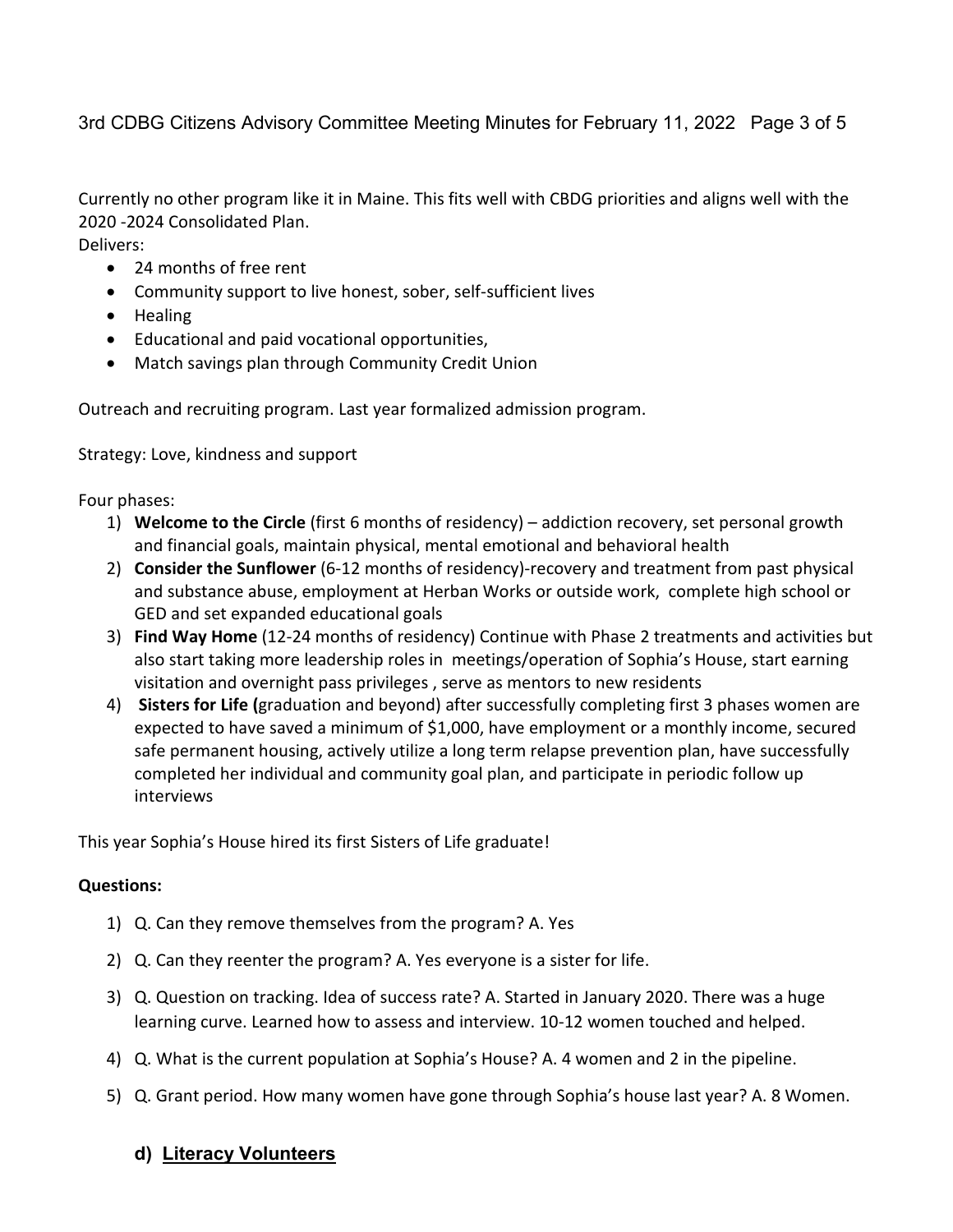3rd CDBG Citizens Advisory Committee Meeting Minutes for February 11, 2022 Page 4 of 5

Presenters: Tahlia Chamberlain

Need funding for two programs targeted to the immigrant community in order to improve their work readiness:

- One on one tutoring- reading and writing
- One on one English conversation

Volunteers (many of which are retired teachers) work one on one with adults on learning:

- Assist with barriers
- Assist in learning the English language reading and writing
- Assist with getting jobs
- Assist with Navigating the Community
- Assist with conversing with colleagues
- Assist with learning our culture

After 50 hours or more, 95% have reached two or more goals in literacy which improves quality of life.

#### **Questions:**

- 1) Q. What is the age group? A. Adults 18 and older. Usually over 25 years old.
- 2) Q. What are the areas served? A. Serve all of Androscoggin County, mostly the Lewiston Auburn area. Funding provided here is specific to Lewiston.

### **Comments:**

- We get more bang for our buck with this program.
- Only way out of poverty is education
- Very important to be able to speak the language

### **3) Review and approval of January 28, 2022 CDBG meeting minutes.**

The following motion was made: **MOTION:** by **David Neilson Jr** to accept the January 28, 2022 CDBG meeting minutes. Second by **Stephanie Gelinas VOTED: 7-0 (Passed)**

- **4) Any other business members may have relating to the duties of the CDBG Committee.** Reminder that the next meeting is in person. February 25<sup>th</sup>, 2022 at 10am in the 3<sup>rd</sup> floor conference room.
- **5) Adjournment**